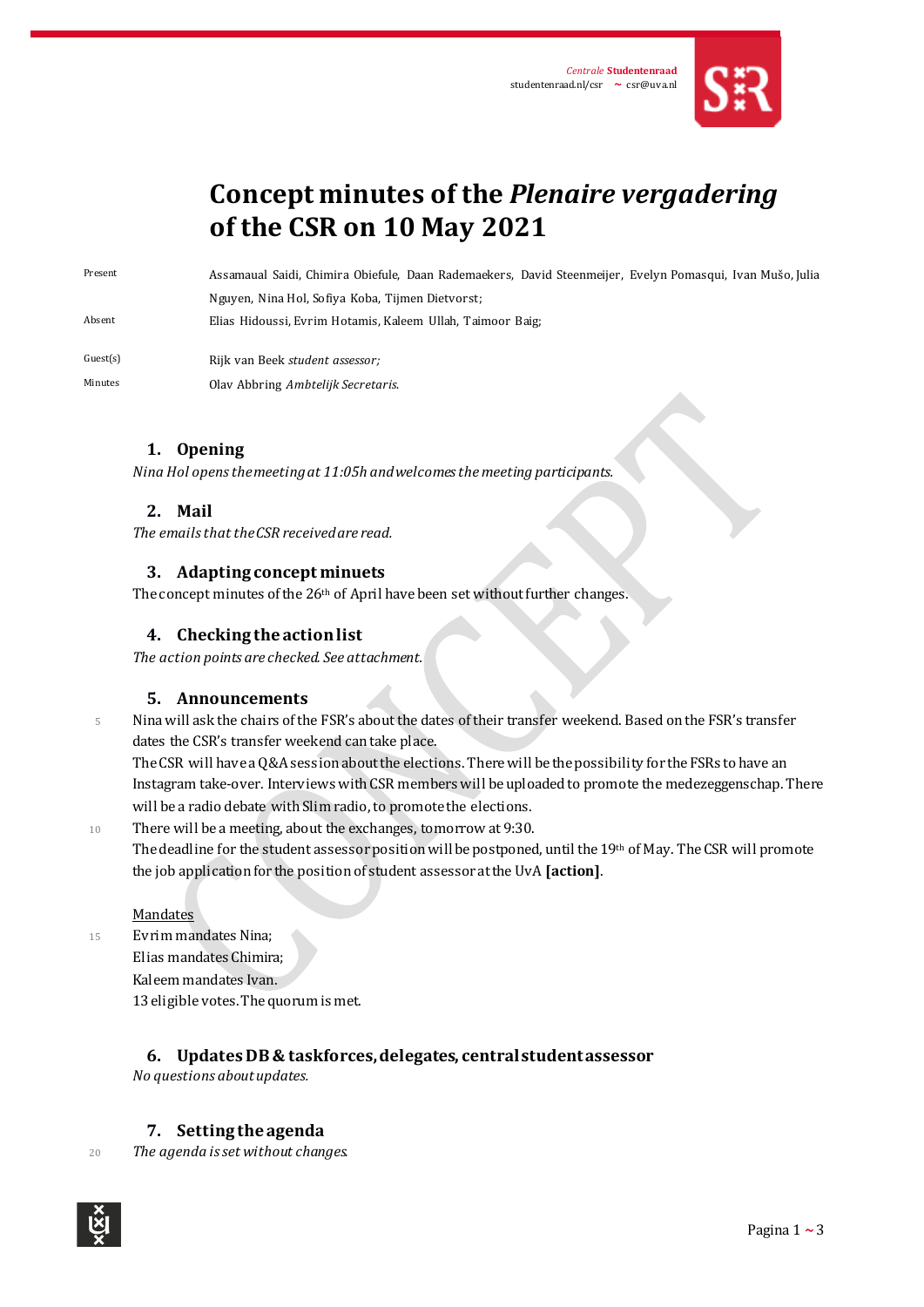

## **8. Fair play agreement**

The fair play agreement is a continuation from last year. There is a proposed change to the fair play agreement, regarding article 12 sub a. Evelyn will inquirewith the parties to discuss changes to the fair play agreement **[action]**.

<sup>25</sup> David adds that it could be added that it is not allowed to have a give-away in exchange for votes.

It can also be added that not only the email list of study associations, but also social media should not be used to promote individual parties.

<sup>30</sup> Regarding article 9, it should be looked into that some group chats are not official 'study group chats', but do exist of many members of a course.

*The feedback of the CSR will be implemented in the fair play agreement, it will be shared with the participating parties. Next week the Fair play agreement will be voted on.*

Evelyn would like to receive the name of a contactperson from each FSR, for the fair play agreement.

## **9. Motions for kiescompas**

The PR committee would like to receive motions from the parties, to add to the kiescompas. There will be a meeting today, that the parties can join, to set the motions for the kiescompas.

## **10. Officer for sustainability/environment**

The goal of the agenda point is to inform the CSR on the possibility to send an unsolicited advice, regarding <sup>40</sup> having an officer for sustainability/environment.

Due to the increase in expectation in the field of sustainability it is proposed to have a sustainability officer at the UvA. It is not proposed to remove that CSR from the track of sustainability decision making. But to add a sustainability officer, that can inform the medezeggenschap on the questions at hand.

This topic can be discussed during the last OV, between the CvB and this year's CSR.

## **11. W.V.T.T.K. / Any other business**

*There are no points for the W.v.t.t.k.*

## **12. Input requests for the FSRs / to the media**

The FSRs should inform their students about the job application for the position of central student assessor at the UvA.

50

45

35

Ivan asks for the FSR FGw to give input on the email that was sent, about a mental health advice.

## **13. Evaluating the PV**

*The CSR members evaluate the PV.*

## **14. Questions + closing the meeting**

*11:50 Nina closesthe meeting.*

- <sup>55</sup> **Decisions 210510-01** *No decisions*
	- Pagina 2 **~** 3